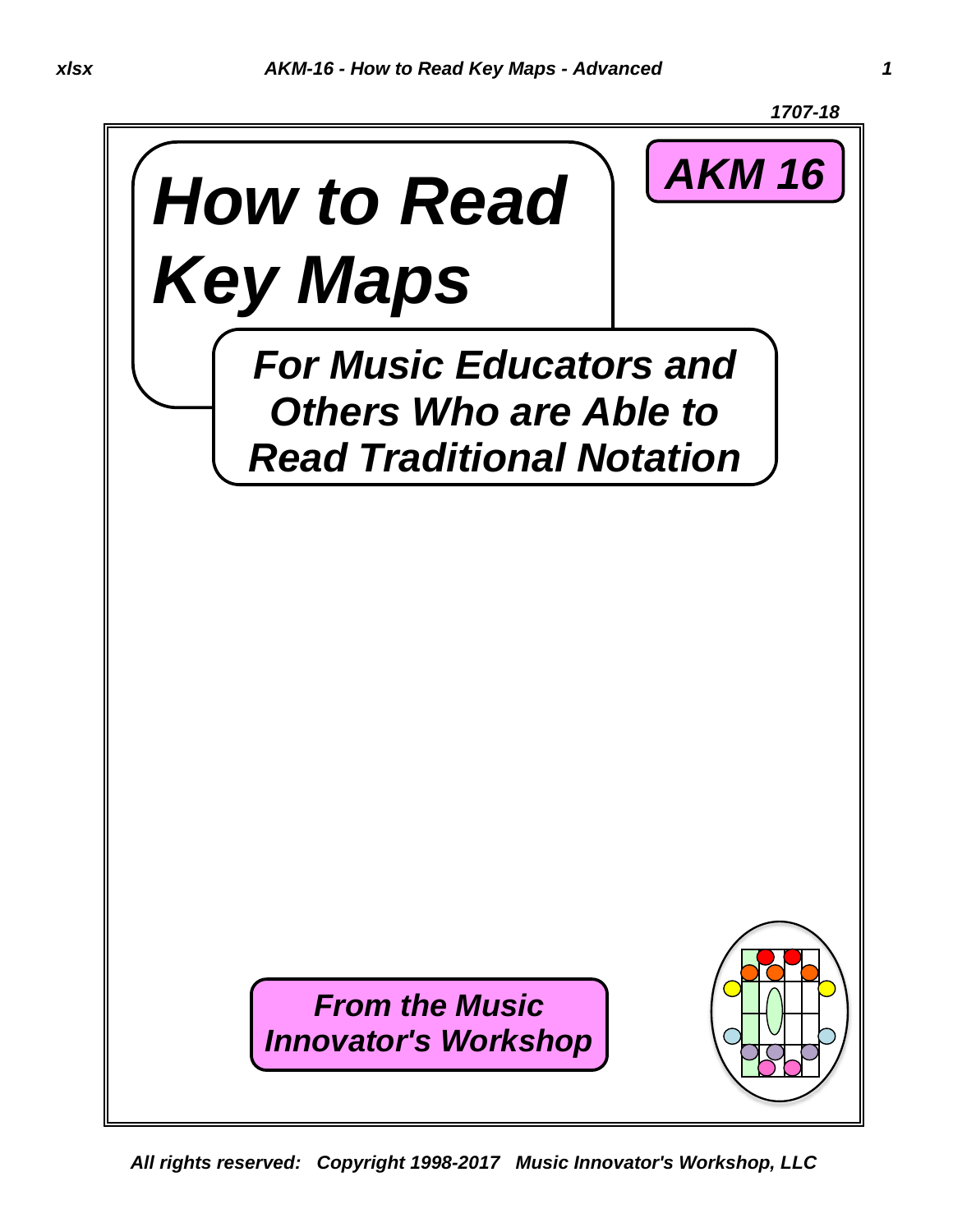### *Introduction*

*This unit provides an introduction to reading key maps for those who already know how to read traditional music notation. You will see how the maps provide, in a readily accessible visual format, information similar to that provided by traditional notes in their coded format.*

*Generically, key maps are modern tablatures that notate pitch by showing the placement of the fingers on the keyboard. The maps visualize rhythm on a vertical time line.*

*Key maps are not intended to replace traditional notation -- which is a work of genius in spite of its shortcomings. The best use of key maps is to help beginning students learn to play the keyboard before they have to learn to read traditional notation.*

*Experience shows us that learning to play the keyboard and learning to read traditional notation at the same time is a very difficult task for many students. With key maps, students can read and play real songs and pieces right from the beginning of study - with a minimum of stress and discomfort.*

*Another significant use of key maps is the bridge that they provide to the sharp and flat keys. One of the barriers to student progress is having to read music in keys with multiple sharps and flats. Unfortunately, many students never learn to read music in these keys - as they quit taking lessons before they get that far.*

*On the other hand, players reading key maps don't have to decide which notes are sharps and flats - because these notes are visually distinguished from the natural notes by their positions on the staff. Beginning students can start learning to play the Moonlight Sonata in its original key of C# Minor with its 4 sharps, B sharps, and double sharps, because the key of C# Minor on key maps is no harder to read than music in the key of C Major. Read on ... and see for yourself.*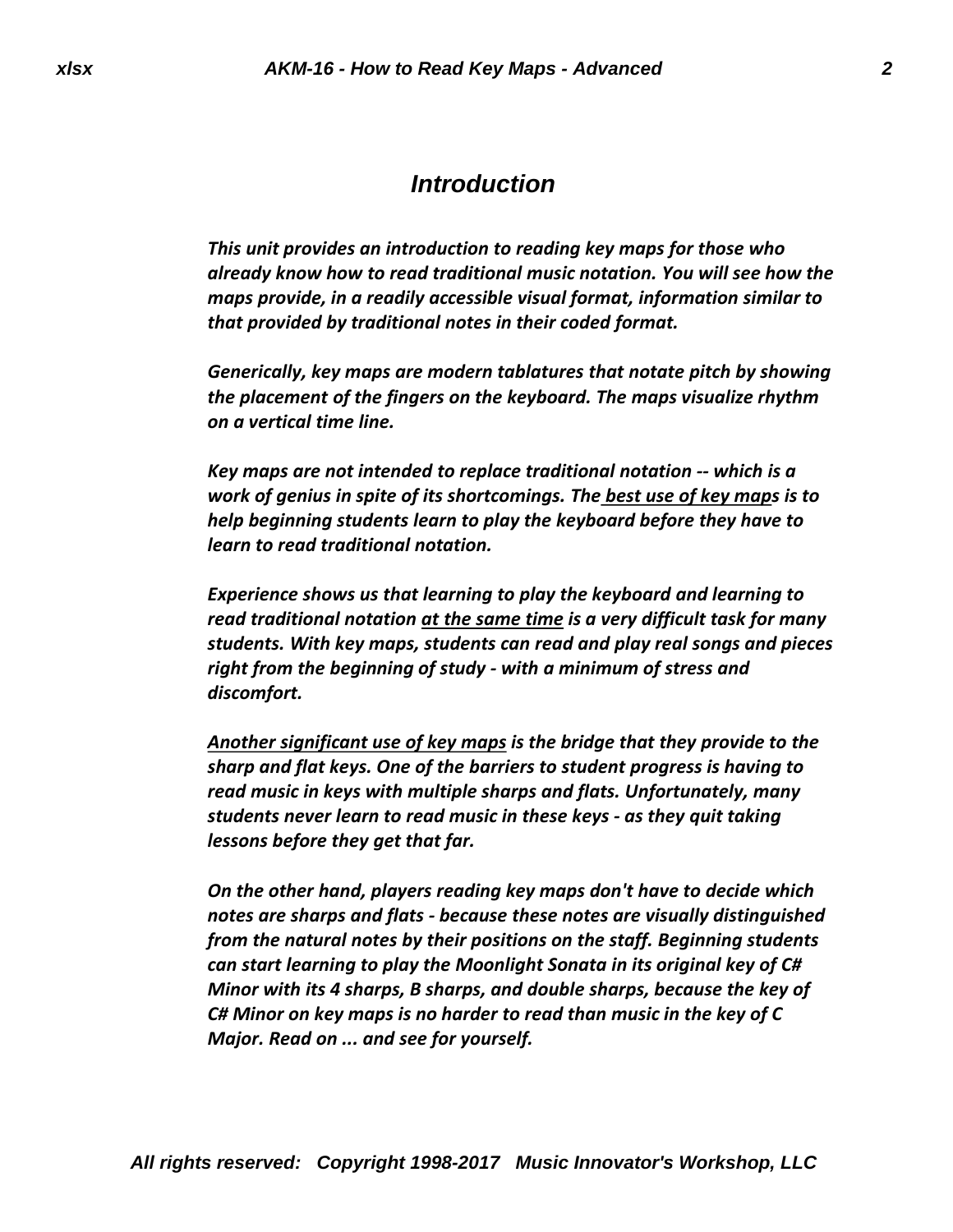## *The Notation of Pitch on Key Maps*



*Making Use of the "Octave Groups" of the Keyboard. The visual patterns of the keys on the keyboard provide the basis for notating pitch on key maps.*

*The term, "octave group" refers to each of 7 identical ascending 12-key patterns beginning with a C, making up most of the piano keyboard. (The named keys of adjacent octave groups are an octave apart -- thus the name, octave group.) Each octave group is made up of a pattern of 2 black keys and 3 black keys surrounded by the white keys of the group. These white keys are in order; C, D, E, F, G, A, and B.*

*The 5 vertical lines of the above staff stand for the 5 black keys of the 4th octave group from the left of the keyboard. This is the octave group in the middle of the full keyboard and starts with middle C (shown in red). It is helpful to visualize the staff as a diagram of the keyboard, with the notes showing exactly where you place the tips of your fingers to play the music.* 



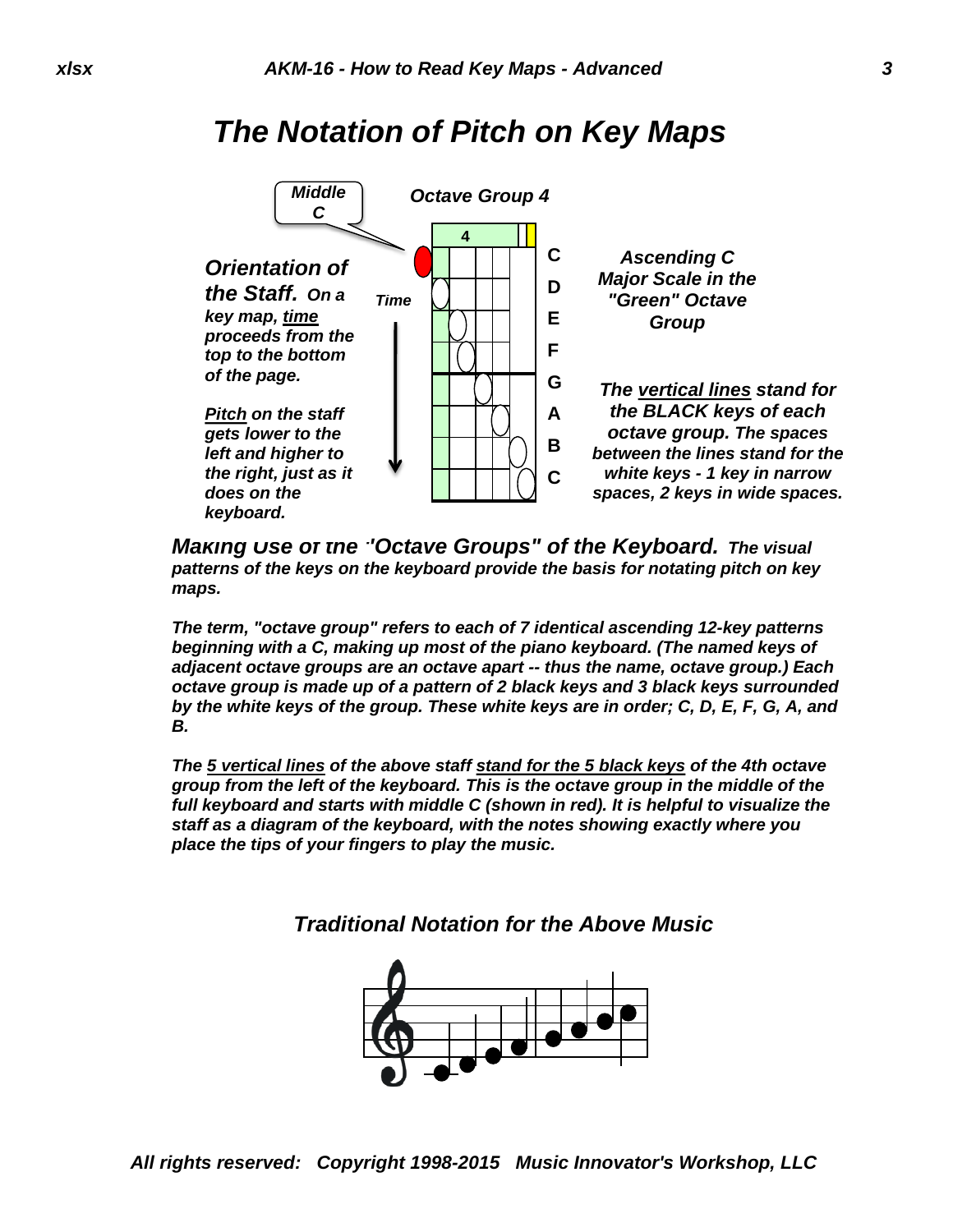*The Notation of Flats and Sharps*

#### *Octave Group 4 b: 5* **4 Db Eb** *Time* **F Gb Ab Bb C Db** *Ascending Db Major Scale in the "Green" Octave Group Notes for the BLACK keys are centered on the vertical lines -- and are TRANSPARENT. Notes for the WHITE keys are identified by being attached to the nearest vertical line(s)*

*Notation of Flats and Sharps. Beginning and intermdiate students have no need to deal with these indicators of tonality. Key maps clearly indicate which keys to play without any need to show which notes are flats or sharps. All 12 keys of each octave group are clearly indicated by the positions of the notes on the staff.*

*However, there need not be any doubt about whether notes on a map are sharps, flats, naturals or doubles. As shown above the staff in the illustration, "b: 5" indicates that there are 5 flats in the piece. Such a key signature appears at the beginning of every piece. Changes to the key are indicated in the same way. The indicator carries with it the presumption that accidentals in flat keys will be flats, and in sharp keys will be sharps. For the rare accidentals that occur on white keys, their notes indicate this with the appropriate b/# signs.* 

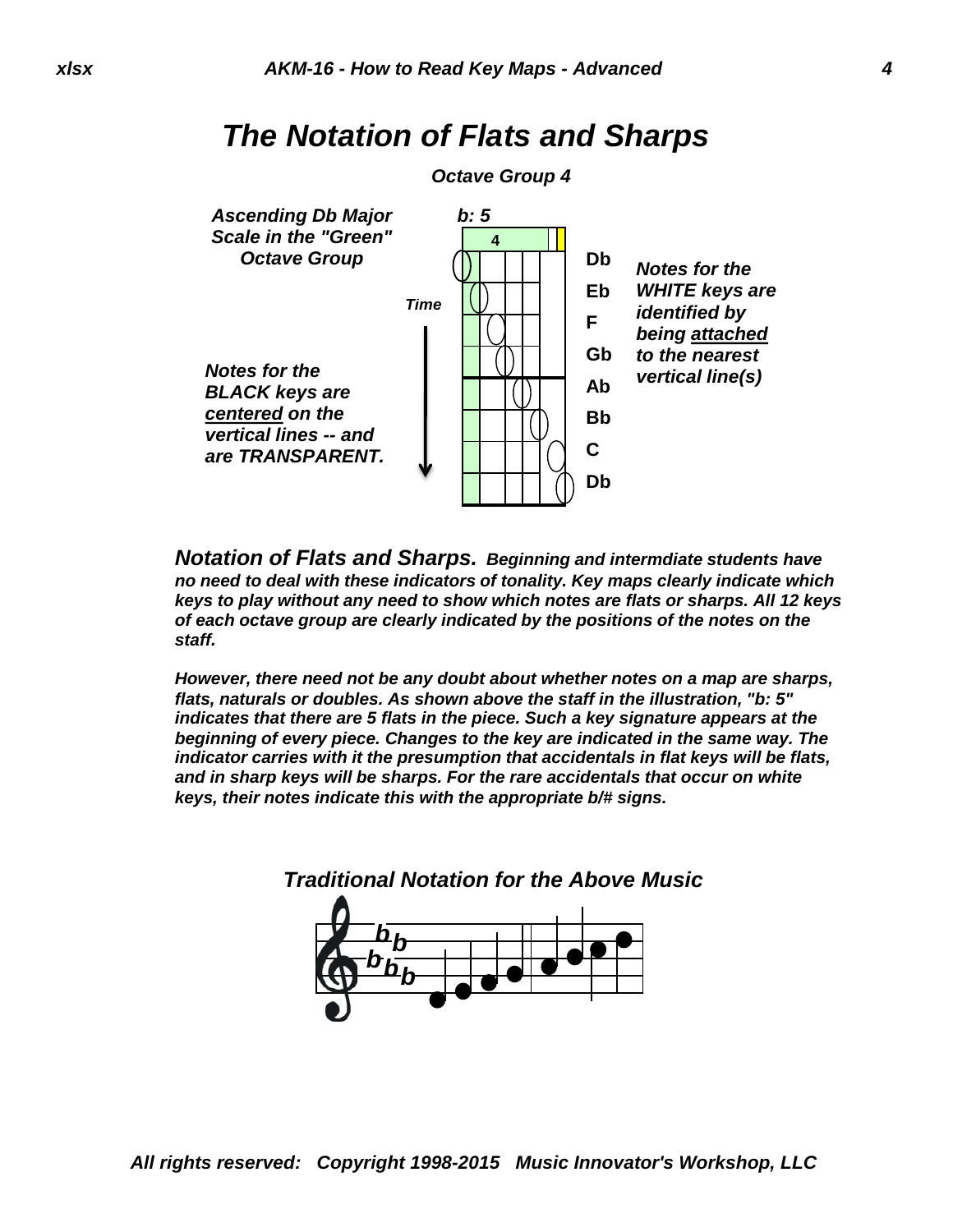## *xlsx AKM-16 - How to Read Key Maps - Advanced 5 Moderato #: 1 4/4 Twinkle,Twinkle, Little Star*

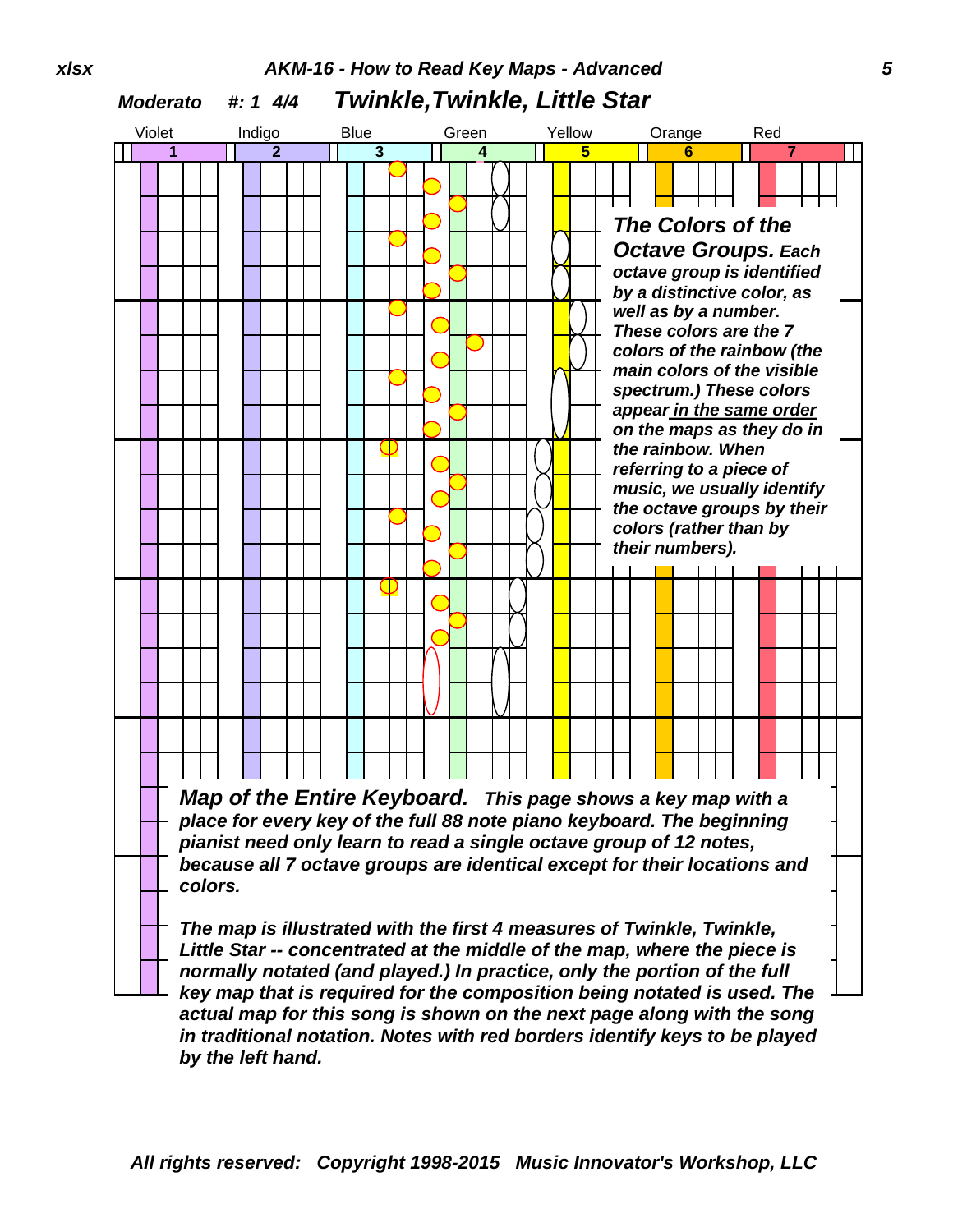#### *Traditional and Map Notation Compared*





*The Colors of the Notes*

*The use of computers for writing music has opened up the opportunity to use color coding of the notes for all sorts of interesting purposes. Over the past decade we have experimented extensively with color coding the notes on maps. As it turns out, the basic (default) use of the color coding is to show clearly for which hand the notes are intended. This basic code shows pink notes for the left hand and white notes for the right hand, as shown at the right.* 

*Often, it is unnecessary to use this color scheme to indicate which hand to use. (The reasons are many.) Then we are free to use note coloring for a variety of purposes, depending on what we want to show or emphasize. Often we find that the best use of the coloring is to highlight the notes that indicate fractional beats. Another frequent use is to indicate mode in the roots of chord symbols.* 

*Twinkle, Twinkle Little Star*

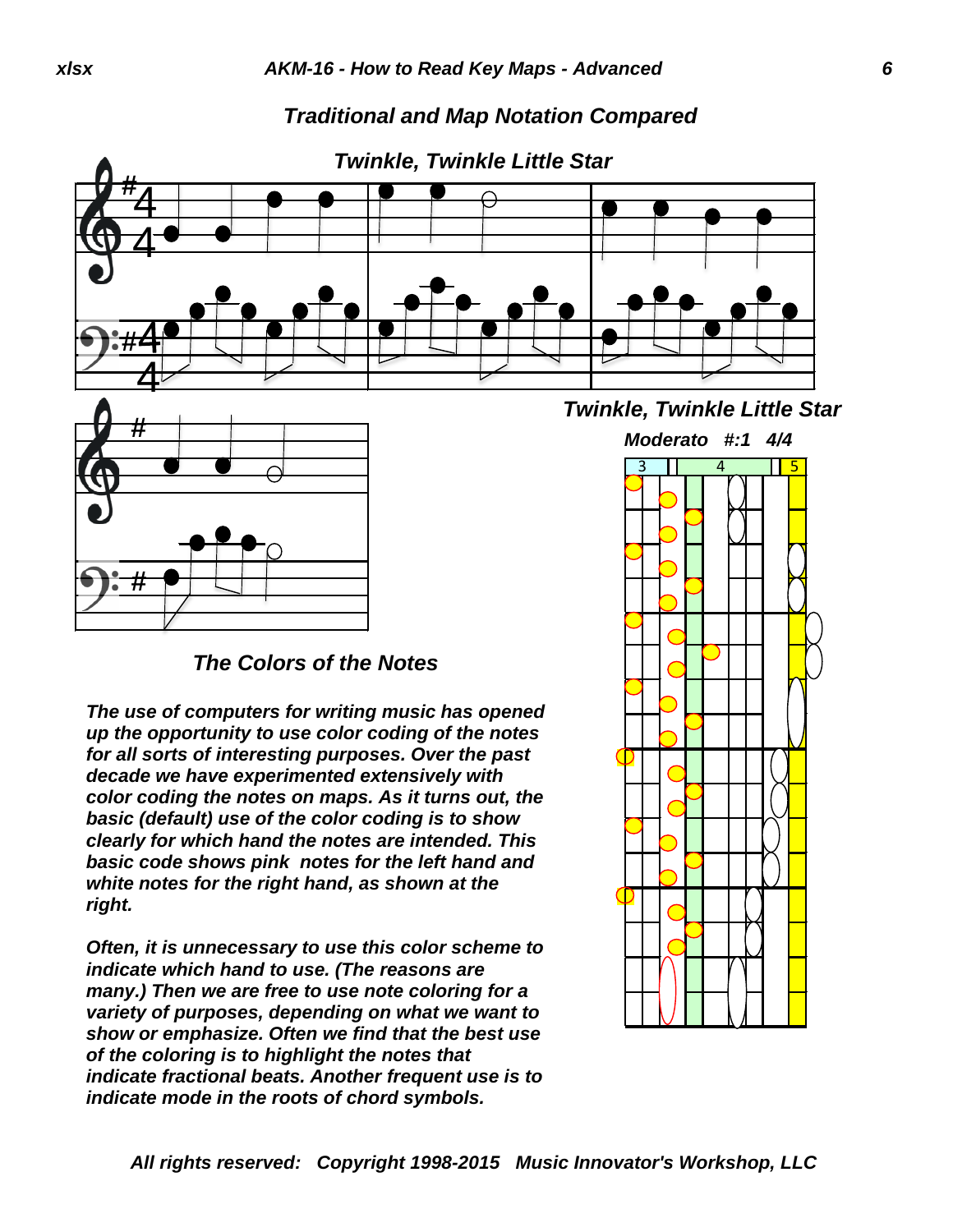## *Rhythm and Meter on Key Maps*

*By the time you reach this page, you have probably already figured out how the rhythm on the key maps works. In case you missed an important detail, here is a summary of rhythm and musical time for the maps.* 



*All rights reserved: Copyright 1998-2015 Music Innovator's Workshop, LLC*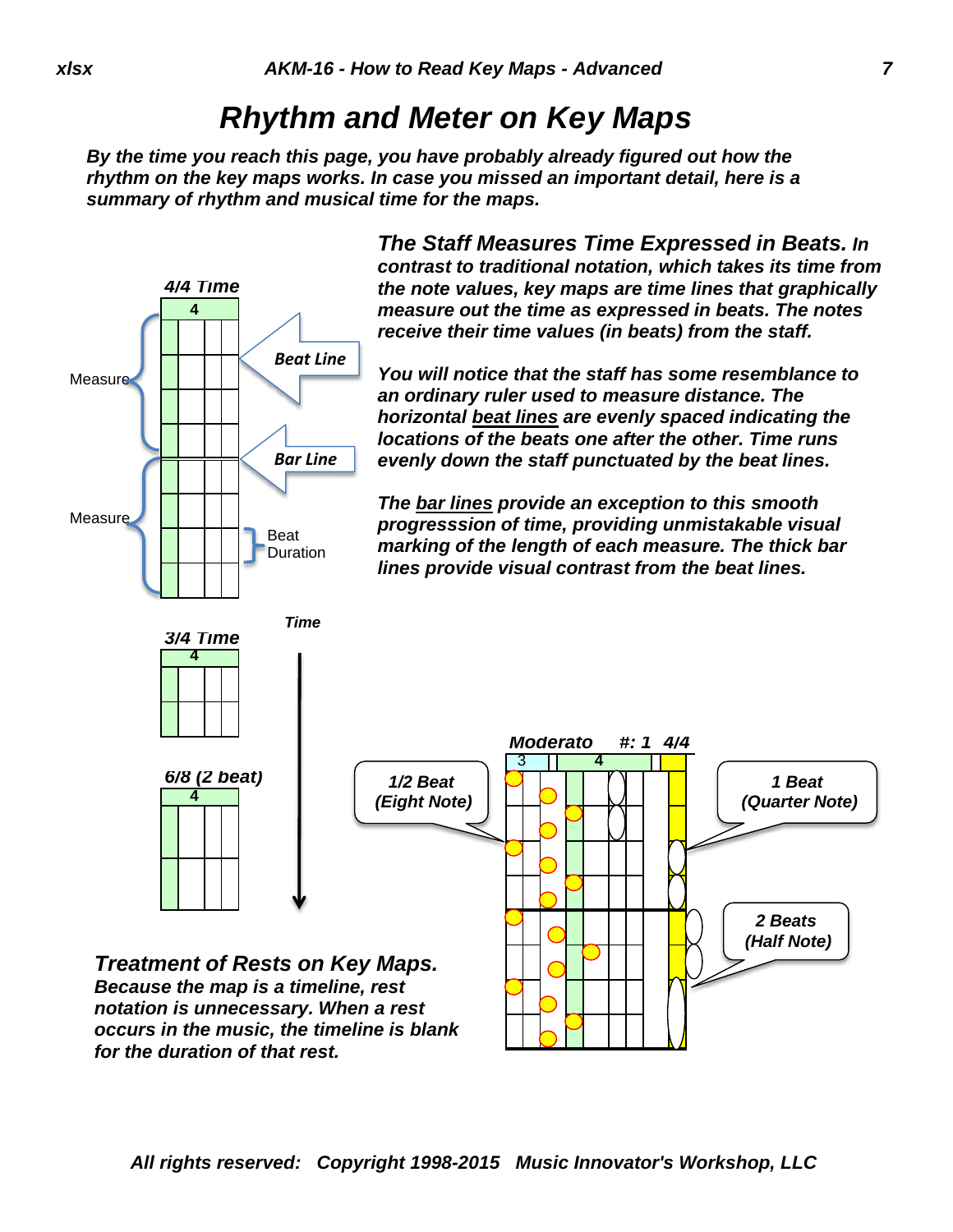# *Additional Information*



*The Location of Finger Numbers. In traditional notation, the finger numbers are normally placed above or below the notes to which they apply. On a key map, because of the map's vertical orientation, the finger numbers are placed to the right or left of the notes to which they apply.*

*This right/left placement is treated as a rule to avoid confusion in situations like the one shown in the example where the finger 4 is indicated for the F. Without the rule, one wouldn't know whether the 4 is for the F or for the G.* 

*Naming Conventions for the Black Keys. In traditional notation, the black keys are referred to as sharps and flats, with each black key, therefore, having two names. Unfortunately, we must always choose between a sharp or flat name when referring to an individual black key. For beginners, who have no need to understand the complexities of tonality, this situation can be both inconvenient and confusing.*

*We have found some relief for this situation in the key maps. For beginners, we refer to the black keys by their "addresses." By using addresses, we leave the conventional names for the black keys intact for later use. The addresses for the black keys, and for their notes as well, are 1, 2, 3, 4, and 5. These numbers refer to the order of the black keys in an octave group, reading from left to right. Thus, Key 1 is C#/Db, Key 2 is D#/Eb, and so on.*

*This is a helpful development for students learning to play the keyboard from key maps, because the black keys are used from the very beginning of instruction. There is no need to delay using these keys as is often done with beginning piano courses. Because the black keys are the means by which we identify all of the white keys, and because the black keys are so very easy to read and play from the maps, it's clearly helpful to have the simplified black key addresses for beginning students.*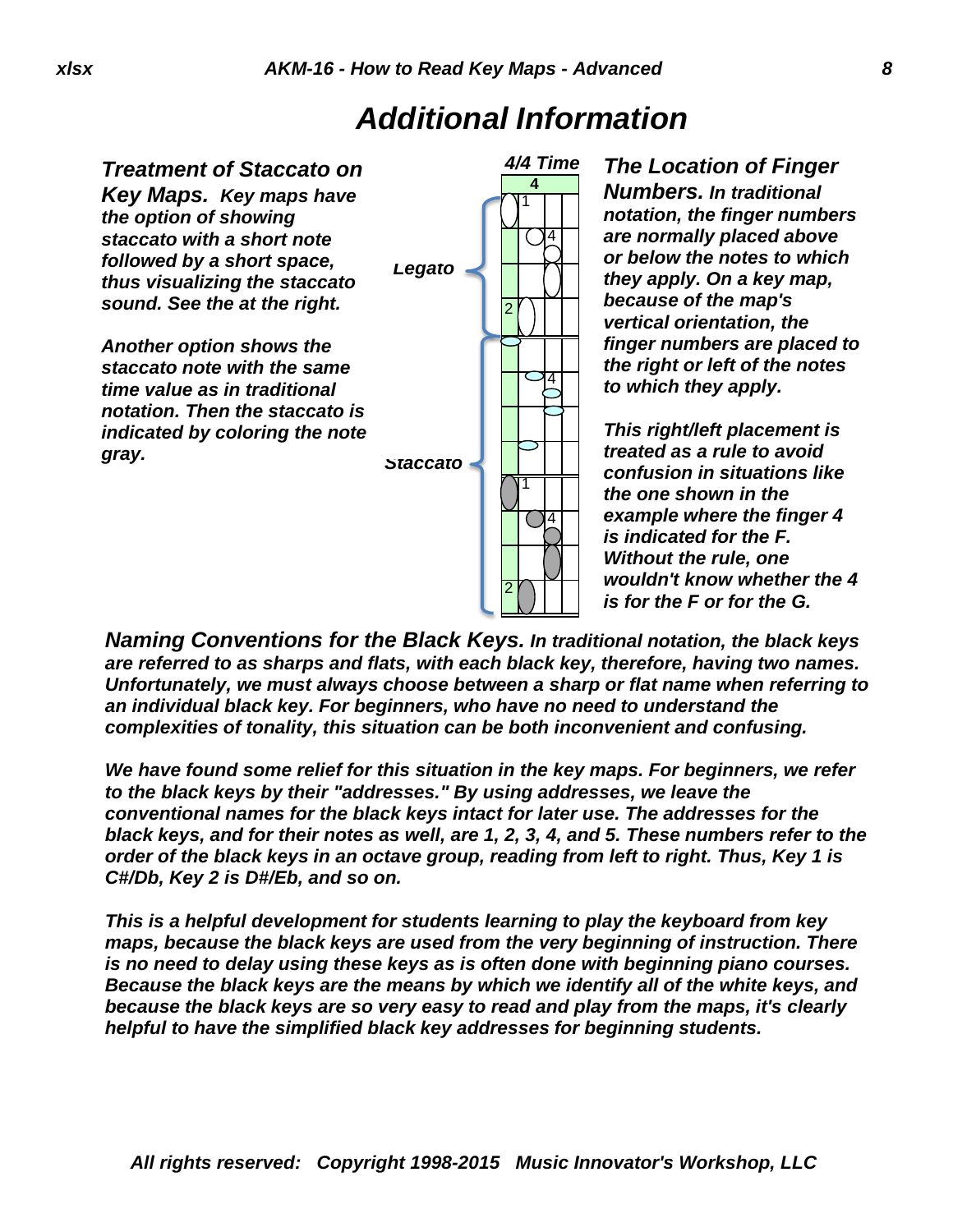*Naming Conventions for the Duration of Notes/Sounds. In traditional notation, the naming conventions all refer to the grandaddy of all notes: the whole note. The whole note is the standard unit of time in traditional music. Beacuse the whole note is much longer in duration than most of the notes used in music, the durations of nearly all of the notes that we play must be expressed as fractions. These are expressed as 3/4 note, 1/2 note, 1/4 note, and so on. Many of us are not really comfortable with fractions, and would prefer to use whole numbers whenever feasible. In fact, we often round numbers that we work with to make life just a little bit more comfortable. If we must use fractions, we would prefer to use larger rather than smaller fractions.*

*So the question is, must we be doomed to live with fractions dominating our musical time? Not necessarily. Key maps use the "beat" as the standard unit of measure for time. This does not eliminate fractions from music, but at least it cuts their use way down. For music where the whole note gets 4 beats: In key maps, the threequarter note becomes a 3 beat note; half note becomes a 2 beat note; quarter note becomes a 1 beat note; and the eighth note becomes a 1/2 beat note.*

*This reduction of fractions surely must seem trivial to the experienced musician, but to the 5 or 6 or 7 year old child it can make a great deal of difference - and to a great many adult students as well.*

*Converting Traditional Rhythm to Key Map Rhythm. In music where the eighth note gets 1 beat, the eighth note is written as a 1 beat note. In music where the quarter note gets one beat, the quarter note is written as a 1 beat note. And in music where the half note gets one beat (cut time), the half note is written as a 1 beat note.* 

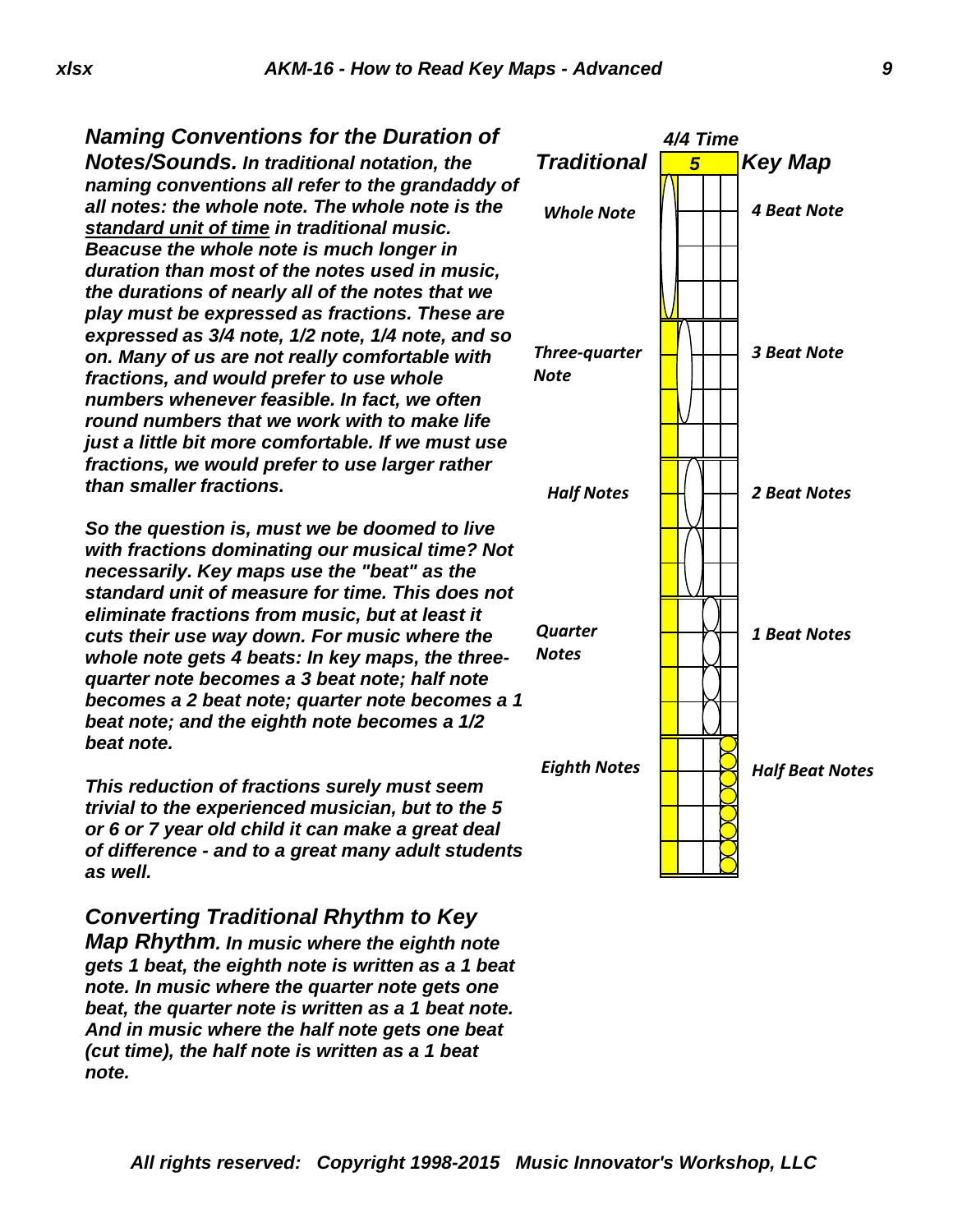## *AESTHETICS -- PROPORTIONALITY*

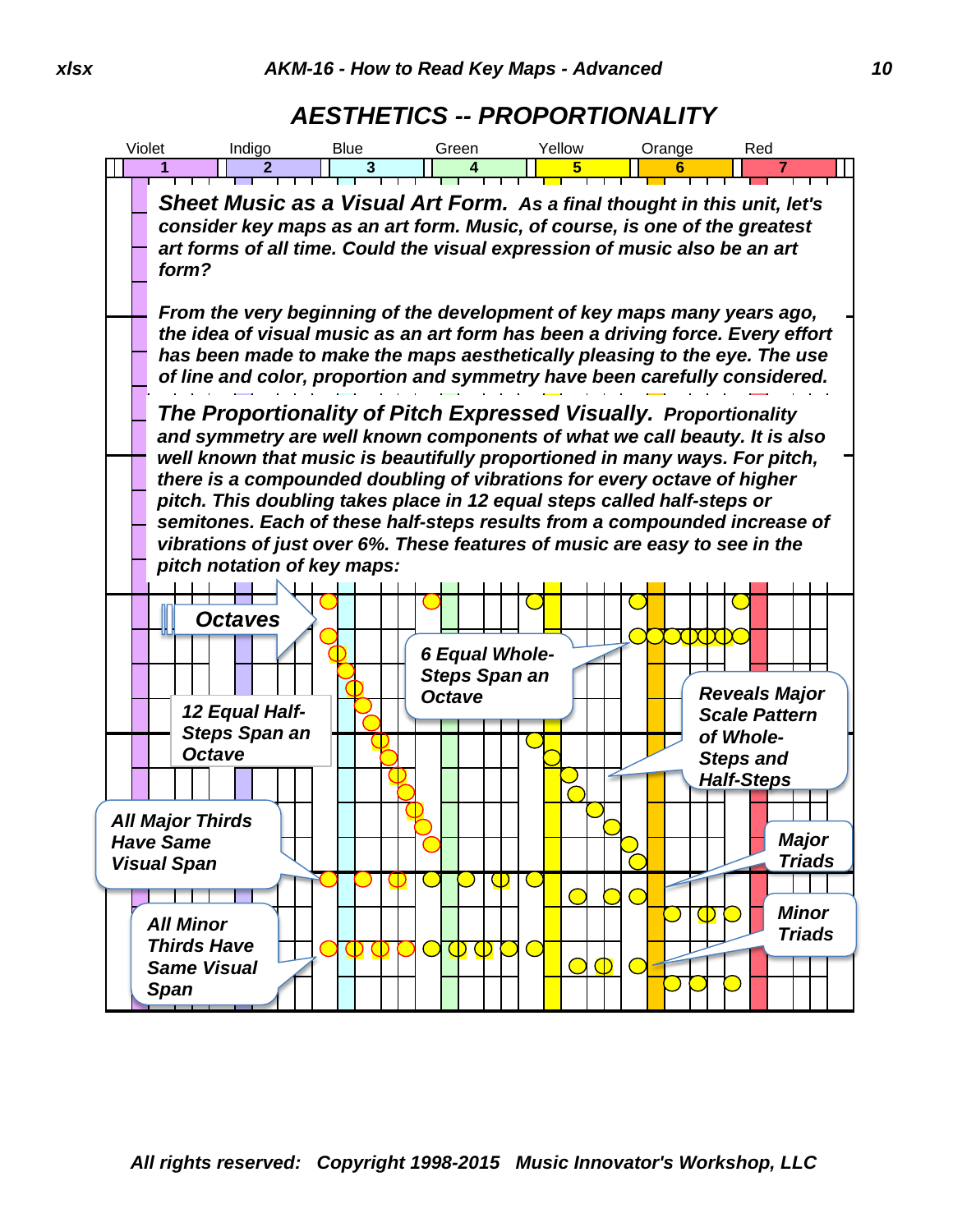## *AESTHETICS -- PROPORTIONALITY -- Concluded*

| Violet                                                                                                                                                                                                                                                                  | Indigo                                                                                                                                                                                                                                                                                                                                                                                                                                                                          | <b>Blue</b>                         | Green | Yellow | Orange | Red                                                                                                                                                                                                                                                           |
|-------------------------------------------------------------------------------------------------------------------------------------------------------------------------------------------------------------------------------------------------------------------------|---------------------------------------------------------------------------------------------------------------------------------------------------------------------------------------------------------------------------------------------------------------------------------------------------------------------------------------------------------------------------------------------------------------------------------------------------------------------------------|-------------------------------------|-------|--------|--------|---------------------------------------------------------------------------------------------------------------------------------------------------------------------------------------------------------------------------------------------------------------|
| 1                                                                                                                                                                                                                                                                       | $\mathbf{2}$                                                                                                                                                                                                                                                                                                                                                                                                                                                                    | 3                                   | 4     | 5.     | 6      | $\overline{7}$                                                                                                                                                                                                                                                |
| The Proportionality of Time Expressed Visually. The<br>proportionality of time on key maps is possibly so obvious as to<br>hardly require mentioning. But it is too important to avoid<br>mentioning. Time proportionality is one of the great beauties of<br>key maps. |                                                                                                                                                                                                                                                                                                                                                                                                                                                                                 |                                     |       |        |        |                                                                                                                                                                                                                                                               |
|                                                                                                                                                                                                                                                                         | Key map notes express time directly by their vertical dimension.<br>For any given note length, the time is directly proportional to the<br>time of any other note length. In any given passage of music, a 2<br>beat note is half as long (in measured distance, that is,<br>millimeters) as is a 4 beat note. The 2 beat note is twice as long<br>in size as a 1 beat note.                                                                                                    |                                     |       |        |        |                                                                                                                                                                                                                                                               |
|                                                                                                                                                                                                                                                                         | To be clear, this proportionality relates to notes in the same<br>piece or passage of music. There is no fixed physical size to the<br>length of a 1 beat note until the appropriate physical size is<br>selected for the musical passage being written. Physical size is<br>determined by the needs of the music, the available page size,<br>and the type of audience for the piece. In other words, the<br>determination of the length of a 1 beat note for a given piece of |                                     |       |        |        |                                                                                                                                                                                                                                                               |
|                                                                                                                                                                                                                                                                         |                                                                                                                                                                                                                                                                                                                                                                                                                                                                                 | music is simply a practical matter. |       |        |        |                                                                                                                                                                                                                                                               |
|                                                                                                                                                                                                                                                                         |                                                                                                                                                                                                                                                                                                                                                                                                                                                                                 |                                     |       |        |        |                                                                                                                                                                                                                                                               |
|                                                                                                                                                                                                                                                                         |                                                                                                                                                                                                                                                                                                                                                                                                                                                                                 |                                     |       |        |        |                                                                                                                                                                                                                                                               |
|                                                                                                                                                                                                                                                                         |                                                                                                                                                                                                                                                                                                                                                                                                                                                                                 |                                     |       |        |        |                                                                                                                                                                                                                                                               |
|                                                                                                                                                                                                                                                                         |                                                                                                                                                                                                                                                                                                                                                                                                                                                                                 |                                     |       |        |        |                                                                                                                                                                                                                                                               |
|                                                                                                                                                                                                                                                                         |                                                                                                                                                                                                                                                                                                                                                                                                                                                                                 |                                     |       |        |        |                                                                                                                                                                                                                                                               |
|                                                                                                                                                                                                                                                                         |                                                                                                                                                                                                                                                                                                                                                                                                                                                                                 |                                     |       |        |        | <mark>┝╉╌╂╂┤┝╉╌╂╂┨┝╊╌╂╂┨┝╋</mark> ╩╂╂┨┝ <mark>┪</mark> ┝╂╂┤┝┪┝╂╂┤┝┪┝╇╃<br>╈╋┷╋╋┿╼╋╋╼╈╋┽╈╈╈╈╈╈╈╋╋╋╋╋╈╋┷╋╈┷╈┪┝╋┷┿┯╋┪┝╋╇<br>┝╋╌╂╀┥┝╋╾╃╀┨┝╋╾╀╀┥┝╋╾╀╀┥┝ <mark>┽</mark> ╌╂╀┥┝╋╌╀╀╡┝╋╩╂╀┥<br>┝╉╌╂╂┥┝╋╾╂╂┨┝╂╌╂╂┨┝╋╌╂╂┨┝ <mark>┽</mark> ╌╂┥╷ <mark>╾</mark> ╾╀╀╡┝╋╌╂╂╡ |
|                                                                                                                                                                                                                                                                         |                                                                                                                                                                                                                                                                                                                                                                                                                                                                                 |                                     |       |        |        |                                                                                                                                                                                                                                                               |
|                                                                                                                                                                                                                                                                         |                                                                                                                                                                                                                                                                                                                                                                                                                                                                                 |                                     |       |        |        |                                                                                                                                                                                                                                                               |